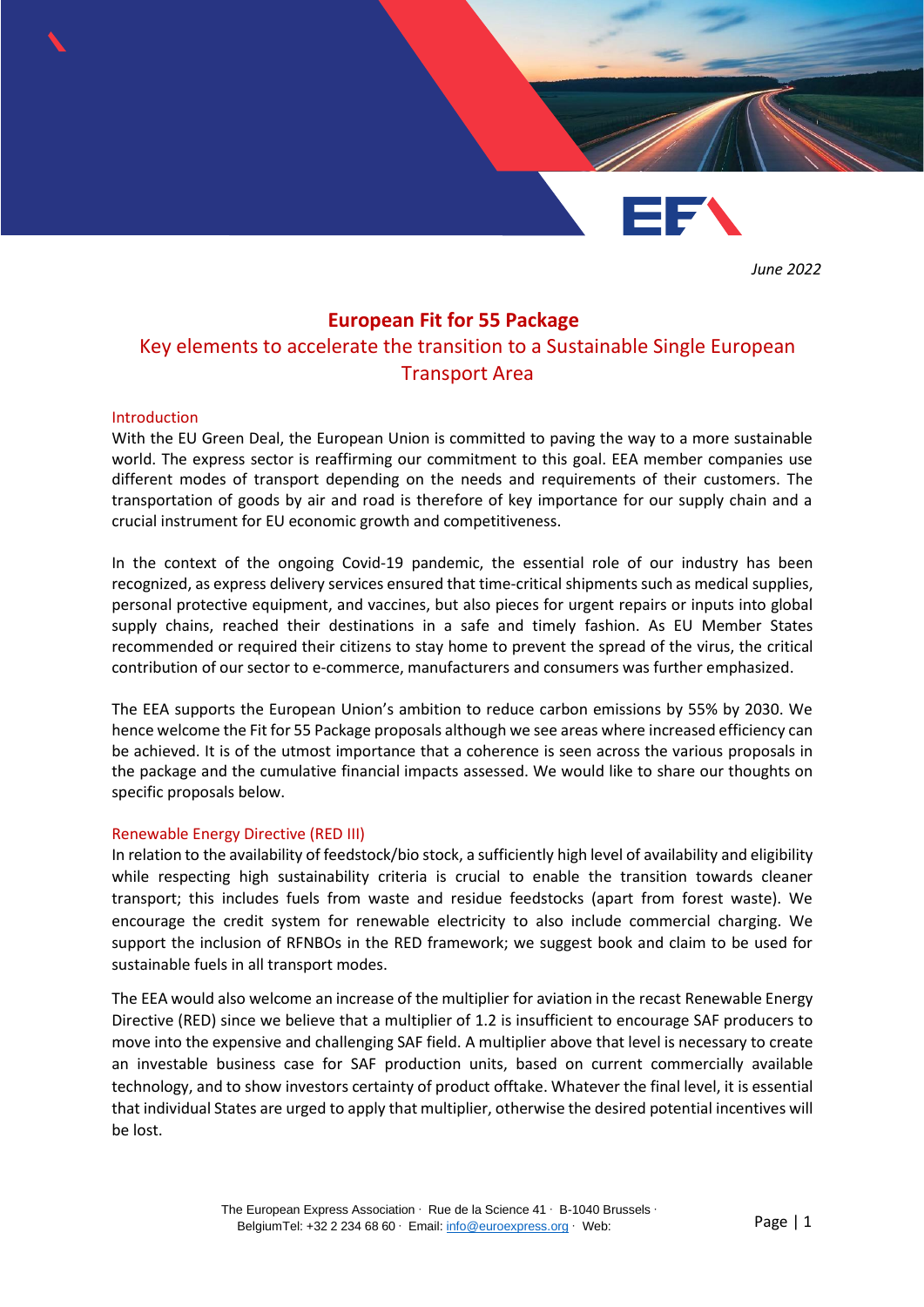# 1. Aviation

Aviation is a vital part of the operations of the EEA members. Operating their own all-cargo fleet, express carriers play a critical role for the international supply chain of the European industry and manufacturers base, and heavily contribute to their ability to compete at international level.

## ReFuelEU Aviation

Aside of airlines' investment in more fuel-efficient aircraft and the implementation of fuel efficiency management approaches both in the air and on the ground, the short-term key element for reducing emissions in the aviation sector is Sustainable Aviation Fuel (SAF), in the absence of clean aviation technology at the present stage. EEA therefore highly welcomes the Commission's ReFuelEU Aviation proposal.

SAF indeed offer significant potential to immediately reduce greenhouse gas (GHG) emissions in aviation while alternative propulsion options such as hybrid electric or hydrogen engines are not available in the short or medium term.

**The uptake of SAF by airlines however remains very limited particularly due to its lack of adequate capacity supply and high-cost relative to conventional aviation fuel**. We therefore support policy measures that set the conditions to quickly scale up both SAF production and market uptake in the EU (as well as globally) and that create a marketplace that will allow airlines to have access to commercially viable sustainable alternative fuels.

It is also imperative that the EU policy focus on boosting the SAF supply will follow the highest sustainability standards, Competition with food supply both in terms of land use and the fuel base used must indeed be avoided, together with other negative impacts such as deforestation.

To achieve these goals, the, EEA is calling for:

- ➢ **The possibility to go beyond the SAF mandate levels from an operator perspective through the introduction of a book & claim system coexisting with the SAF mandate** that:
	- Avoids complex fuel transport
	- **•** Optimizes the sustainability of SAF by minimizing its supply chain GHG emissions (i.e., SAF is not physically transported and entered into the specific aircraft of the aircraft operator that purchased it but left for use at airports close to the production facility)
	- Sets market impulses for SAF
	- Boosts the use and scales up supply of SAF while by allowing suppliers, carriers, and forwarders to directly invest in SAF and to benefit from the corresponding emissions reduction in their carbon accounting
- ➢ **The recognition of SAF under the EU Taxonomy as well as under EU ETS**
- $\triangleright$  Public funding for production sites as well as incentives to reduce OPEX costs for operators
- $\triangleright$  A market driven force to ensure that the SAF system is efficient

## Revision of the EU Emission Trading System for Aviation (ETS Directive)

The revision of EU ETS for aviation as proposed by the Commission will heavily increase the cost of operating as a result of the progressive phasing out of free allowances and the drastic reduction of the tradeable allowances. This financial impact will be aggravated by further increase of ETS carbon price. We continue to believe that, in the absence of clean aviation technology alternatives in the short and mid-term, these measures will only have a limited effect on reducing CO2 emissions unless the revenues of EU ETS arethoroughly and specifically earmarked for the decarbonisation of aviation. EEA is hence calling for **the revenues from EU ETS for aviation to be directly invested to support aviation's sustainability, particularly towards the scaling up and fast deployment of sustainable aviation fuels (SAF)** as mentioned above, and also from a user perspective.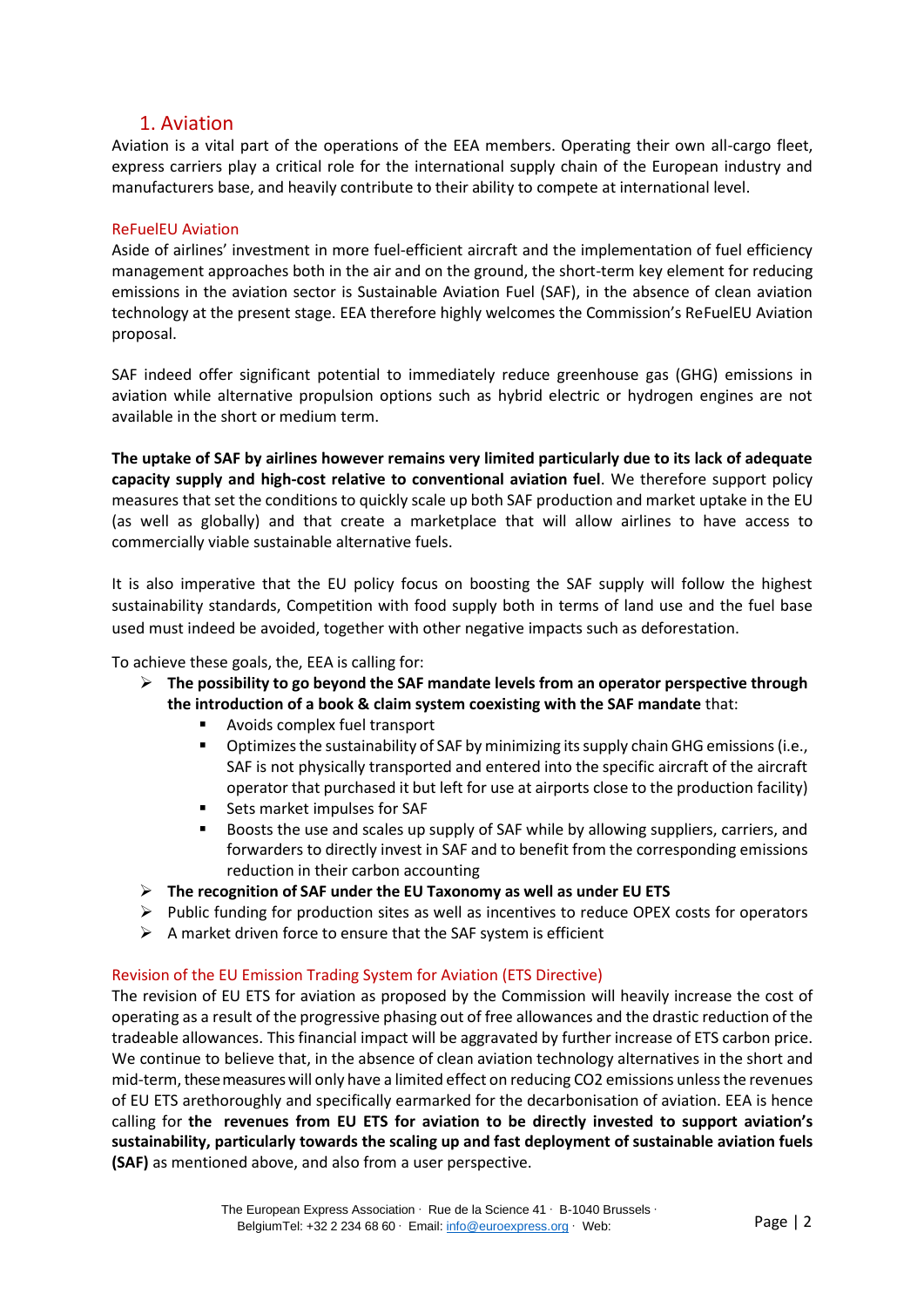As the EU would maintain the ETS for intra-EEA flights along with CORSIA, there is also **a risk of double accounting of CO2 emissions** under both schemes which would conflict with ICAO's principle that market based measures should not be duplicative and that emissions should be accounted for only once.

In light of the European Parliament Plenary vote on 8 June which supported the extension of the scope of the EU ETS to include all flight departures from the European Economic Area (EEA) from 2024, the EEA is calling for:

- ➢ **The ETS scope to be maintained for intra-EEA flights only**, in order to avoid sovereignty issues and potential retaliation measures from non-EU countries, and not to undermine the ICAO CORSIA implementation and other key aviation environmental discussions such as the adoption of a long-term aspirational goal (LTAG) for the decarbonization of aviation at the 41st ICAO Assembly later this year
- $\triangleright$  Support for the Parliament's suggestions to introduce SAF allowances as well as earmarking of ETS revenues as a tool to stimulate the market uptake of SAF in the EU. Both measures should be aligned with the future regulatory framework under "ReFuelEU Aviation"
- $\triangleright$  An approach on non-CO2 emissions based on EASA's 2020 report<sup>1</sup> and robust scientific evidence before any related obligation is imposed

# 2. Road

Road is also a vital part of express delivery operations. Our members use both Heavy Goods Vehicles (HGVs) for long distance linehaul as well as Light Commercial Vehicles (LCVs) predominantly for last mile delivery. The express delivery sector uses international HGV networks to connect our hubs and local depots, supporting the just in-time delivery model.

## Revision of the EU Emission Trading System for Road (ETS Directive)

EEA believesthat extending ETS to road transport will increase the price for fossil fuels but at the same time the business case for low- and zero emission fuels will look more positive. EEA is for a harmonized EU framework for ETS for road to avoid a patchwork of national legislative schemes. A patchwork of ETS related legislation would significantly hamper the ability to introduce effective solutions. However, the EEA calls on policy makers ensure that the following principles are embraced:

- $\triangleright$  Include all road users: ETS road should simultaneously apply to all road users, ranging from individual car users to commercial freight transport. There should not be any discrimination between road users
- $\triangleright$  Boost uptake of low and zero carbon fuels: Earmarking the ETS for road income and investing these revenues in the uptake of low and zero emission carbon fuels and the deployment of interoperable refueling/recharging infrastructure is a key for the transition to be made in the coming years. Without sufficient funding the road transport sector will be deprived from a unique opportunity to accelerate sustainable turnaround
- $\triangleright$  Avoid multiple CO2 taxes, charges and duties and use only one single instrument as this is the most effective: ETS for road will provide for an EU-harmonized framework to effectively reduce the CO2 footprint of the road transport sector. Any national ETS schemes for road transport or other CO2-related taxes charges or duties should be phased out

If the above conditions are met, the inclusion of road transport in the ETS would support the decarbonization ambitions of the road transport sector within the Single Market. A comprehensive

The European Express Association · Rue de la Science 41 · B-1040 Brussels · BelgiumTel: +32 2 234 68 60 · Email: [info@euroexpress.org](mailto:info@euroexpress.org) · Web:

<sup>&</sup>lt;sup>1</sup> Updated analysis of the non-CO2 climate impacts of aviation and potential policy measures pursuant to EU Emissions Trading System Directive Article 30(4) - [Report from the Commission to the European Parliament and the Council | EASA \(europa.eu\)](https://www.easa.europa.eu/document-library/research-reports/report-commission-european-parliament-and-council)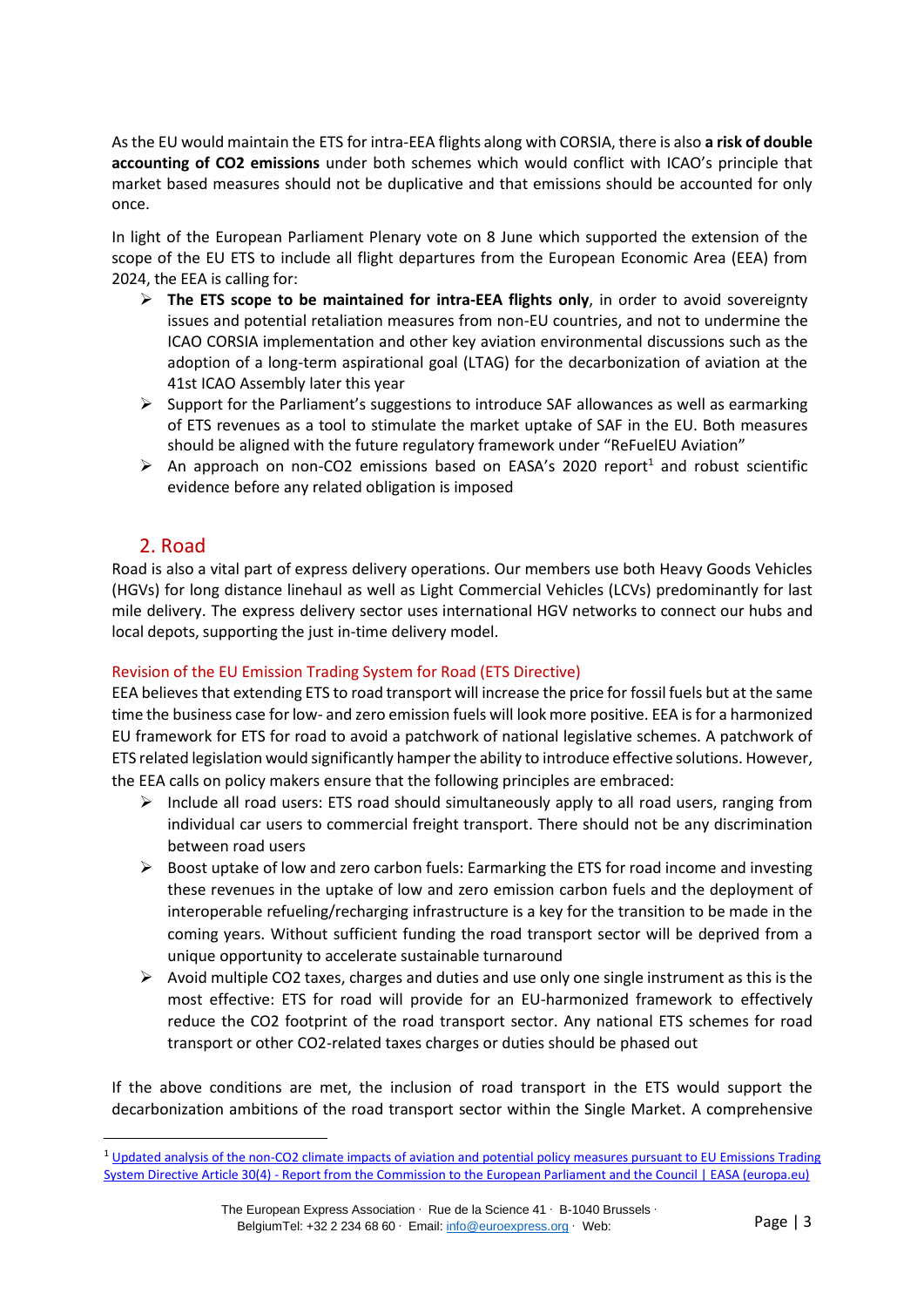ETS will be an important tool in reducing the EU's dependence on fossil fuels and enhancing energy security, which has become even more important in light of the crisis in Ukraine.

We are of the opinion that incorporating provisions along these lines into the ETS Road text will have road transport contribute its fair share in achieving the EU climate goals.

### Revision of the Directive on Deployment of [Alternative Fuels](https://www.europarl.europa.eu/legislative-train/theme-a-european-green-deal/file-revision-of-the-directive-on-deployment-of-alternative-fuels-infrastructure) Infrastructure

The express industry aims to capitalize on the growth of alternative fuels to achieve its greenhouse gas reduction goals. The needs of the transportation industry and the future viability of new technologies must be considered. On the ground, electric vehicles will comprise an increasing share of express delivery fleets. However, electrification for HGV fleets will take longer than it will for LCVs.

Similarly, the future European charging and refueling infrastructure is a critical component in getting battery-electric and/or hydrogen trucks onto the roads whereas a practical and demand-oriented expansion is still needed for that to happen Hence, there is critical need for short and medium-term bridging technologies such as biofuels (e.g. bio-CNG and bio-LNG), and the provision of charging points that are operationally practicable. It is paramount that operational locations provide sufficient charging points as well as a sufficient grid connection.

It is also essential that policy makers provide sufficient clarity, certainty and ambition for the future European alternative fuel infrastructure so that road operators are able to direct their investments in zero-emission technology and establish long-term planning of the deployment of their alternative vehicles' fleets with a high level of confidence.

In light of the foregoing, the EEA strongly supports the objectives of the Alternative Fuel Infrastructure Regulation proposal (AFIR proposal), as it will provide an EU-wide direct application of mandatory targets for the deployment of alternative fuels infrastructure. However, we are calling for careful harmonization amongst the Member States to ensure consistent cross-border infrastructure coverage, as well as the inclusion of binding targets for 2025 and 2030 for the deployment of zero-emission truck infrastructure along the TEN-T core and comprehensive network, as well as at urban nodes and in Safe and Secure Truck Parking Areas. We would also stress the importance of maintaining or indeed elevating the level of ambition contained in the Commission proposal with respect to key targets and ensuring a comprehensive scope, including for HDV charging coverage and the development of hydrogen refueling infrastructure on both the core and comprehensive networks.

To avoid risks of congestion and to ensure the effective use of the future European alternative infrastructure, it is essential that adequate power output is secured at all public recharging pools, whether in urban nodes or along the TEN-T networks. In the express industry, time is of the essence, which means that our ability to have access to fast-charging will be critical so that the time needed for the recharging of the alternative vehicles we will operate – whether LCVs or HGVs – is comparable with the time currently needed for the refueling of fossil fuel trucks. Failing such conditions, the numerous European SMEs that rely on express services to stay competitive across the domestic, EU and global markets, will be severely impacted in terms of their "time to market". By now, the power output levels for recharging pools and stations as provided for in the AFIR proposal appear way too low. We are hopeful that policymakers will show more ambition on this key issue, in the interest of a decarbonization path for road transport that ensures that the public infrastructure is fit for purpose and that public and private investments are efficiently directed, in a way that preserves the competitiveness of the Single Market.

In the same vein, other questions remain. The proposal does not include national fleet-specific targets for heavy-duty truck chargers. This means that sufficient infrastructure would not be built in line with